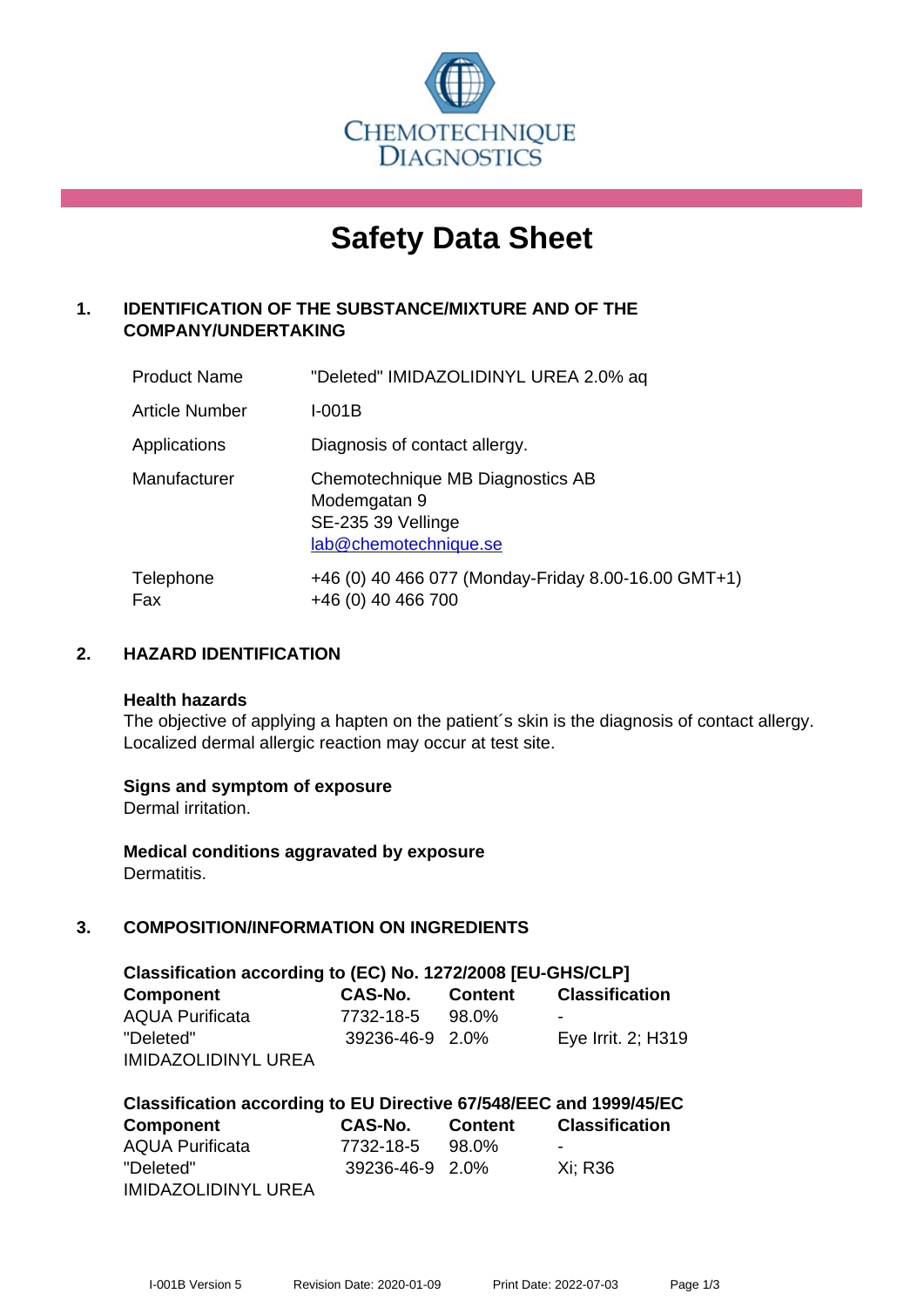## **4. FIRST AID MEASURES**

**Emergency and first aid procedures** Obtain medical attention.

## **5. FIRE-FIGHTING MEASURES\***

No data available.

## **6. ACCIDENTAL RELEASES MEASURES**

**Steps to be taken if material is released or spilled** Contain and place in a closed container.

## **7. HANDLING AND STORAGE**

**Precautions to be taken in handling and storage** Store dark at 5-8°C. Avoid extended exposure to light. Store in a well-sealed container. FOR EXTERNAL USE ONLY.

## **8. EXPOSURE CONTROLS/PERSONAL PROTECTION**

**Respiratory protection** Not required.

**Ventilation** Local exhaust.

#### **Protective gloves** Disposal gloves.

**Eye protection** Not required with normal use.

## **Work/Hygienic practices**

Wash hands after each use.

## **9. PHYSICAL AND CHEMICAL PROPERTIES**

| Appearance | Transparent, Colorless Liquid |
|------------|-------------------------------|
| Odour      | <b>Odourless</b>              |

| Boiling point*       |
|----------------------|
| Flash point*         |
| Self ignition*       |
| Danger of explosion* |
| Density*             |

 $100^{\circ}$ C >No data available. Product does not self ignite. Product does not present as an explosion hazard. 1.0 g/cm $<sup>3</sup>$ </sup>

\*Data is shown for AQUA Purificata only

## **10. STABILITY AND REACTIVITY**